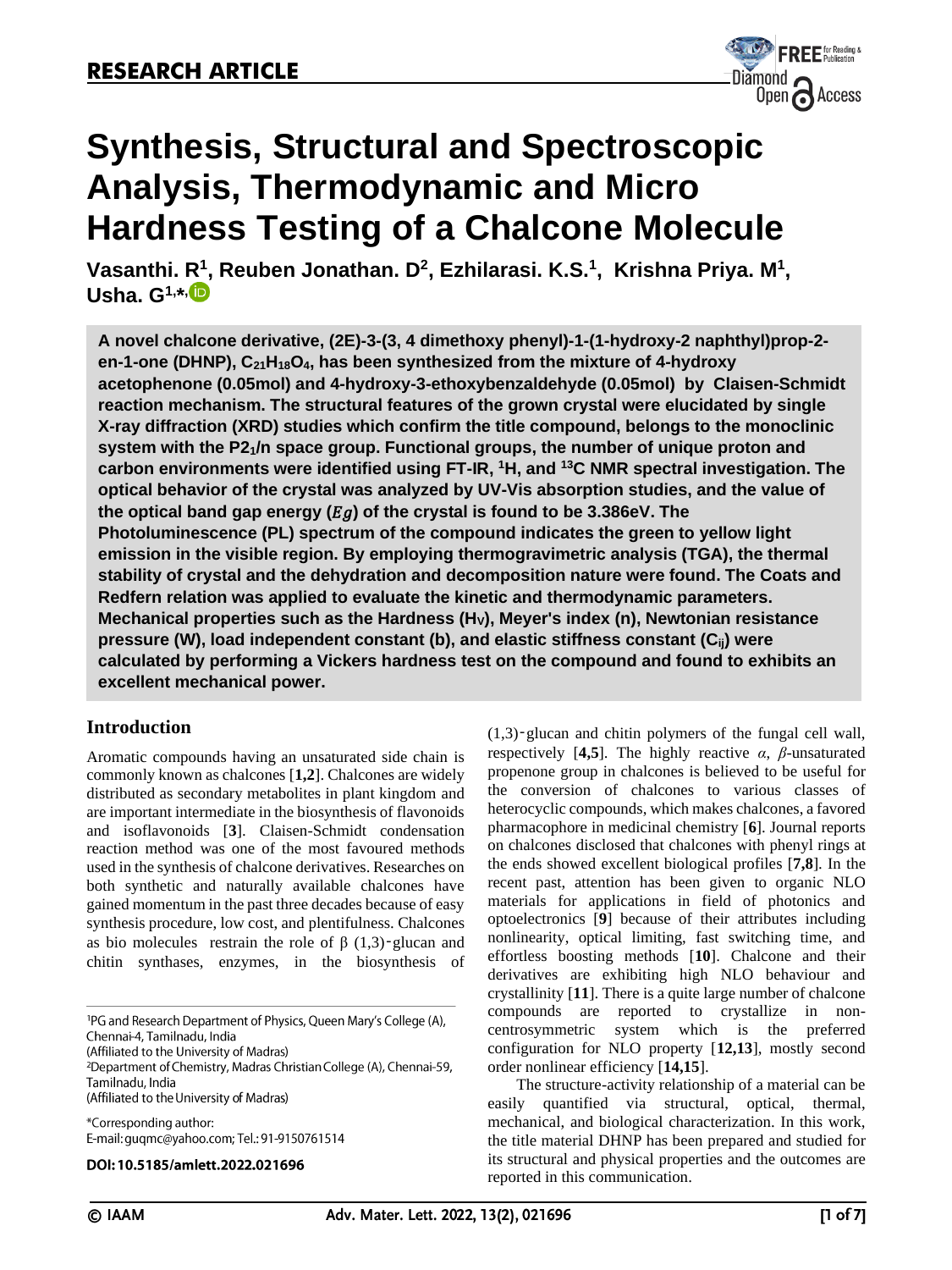

## **Methods and materials**

## **Synthesis and growth of the compound DHNP**

The title molecule was synthesized by following the published procedure [**16a,b**]. During the synthesis, the mixture of 2-acetyl-1-naphthol and 3, 4 dimethoxybenzaldehyde (1:1), was added with 120mL of absolute alcohol and agitated for 5 minutes using magnetic stirrer at constant temperature. Intermixture was then supplemented with 20mL (10%) of sodium hydroxide solution and whirled for 8h. After adding enough amount of cold dilute hydrochloric acid, the resultant product was filtered and washed with distilled water. The title material was obtained via recrystallization of the crude product from absolute alcohol. The estimated yield and the melting point using melting point apparatus were 90% and 110°C, respectively. The reaction scheme is given in **Fig. 1**.



**Fig. 1.** Reaction scheme of DHNP.

The solution of recrystallized product was prepared at 30°C using the dissolvent ethylmethylketone. The beaker containing the solution was covered and housed in a constant temperature bath (0.1°C) and continuously stirred using Teflon coated immiscible magnetic stirrer. The temperature was lowered at a rate of 0.5°C/day and after a fortnight, large size crystals were obtained (**Fig. 2**).



**Fig. 2.** A grown crystal of DHNP.

# **Characterization techniques**

The chemicals used for experimental were of analytical grade (Sigma-Aldrich) purchased from common commercial suppliers and used it without further purification.

The intensity data for structural characterization were collected using Bruker AXS SMART APEXII single crystal X-ray diffractometer equipped with graphite monochromated MoK $\alpha$  ( $\lambda = 0.7103$ Å) radiation and CCD

detector up to  $\theta_{\text{max}} = 28.39^{\circ}$ . Crystal structure was solved and analyzed using the computer programs: Data Reduction- SAINT [**17**]; Structure solution & Refinement-SHELXS-97 and SHELXL-08 [**18,19**]; Molecular graphics- ORTEP 3 [**20**]; Plane calculation, puckering & asymmetry parameters-PARST [**21**]; Geometrical calculation, molecular interactions and unit cell packing-PLATON [**22**].

The grown single crystals of DHNP were subjected to optical (FTIR, UV-Vis-NIR,  $^{1}H$  and  $^{13}C$  NMR and PL), thermal (TG/DTA), mechanical (Vickers hardness test), Pharmacological (antimicrobial and antioxidant) characterization using the instruments at Sophisticated Analytical Instrumentation Facility (SAIF), IIT-M, Chennai, Tamilnadu and LifeTeck Research Centre*,*  Arumbakkam*,* Chennai, Tamil Nadu, India.

## **Calculation of kinetic and thermodynamic parameters**

Thermogravimetric analysis (TGA) of drug materials is often used to measure the solubility of drug materials in solvents. The collected data were assessed using the Coats-Redfern expression to obtain the kinetic parameters and thermodynamic properties [**23,24**].The above said relation is

$$
\log_{10}\!\left[\!\left(\frac{\left\{1\!-\!\left(1\!-\!\alpha\right)^{\!1-n}\right\}}{T^2\!\left(1\!-\!n\right)}\!\right)\right]\!=\log_{10}\!\left\{\!\left(\frac{AR}{\alpha E}\right)\!\left(1\!-\!\frac{2RT}{E}\right)\!-\!\left(\frac{E}{2.303RT}\right)\!\right\}
$$

where,  $\beta$ - rate of heating, T-temperature and  $\alpha$ - is the fraction of original substance decomposed at time t.  $\alpha$  is given by

$$
\alpha = \frac{m_o - m_t}{m_o - m_f}
$$

here, *mt*, *m<sup>o</sup>* and *m<sup>f</sup>* are masses of the sample estimated using TGA thermal data, and R denotes gas constant.

Mechanical properties of the synthesized compound were studied by Vickers hardness test and the averaged diagonal lengths of the square based indentation was used in  $H_V = 1.854P/d^2$  Kg/mm<sup>2</sup>, where P is the load employed in grams and d is the averaged diagonal length in millimetre.

## **Results and discussion**

## **Single crystal X-ray diffraction (XRD)**

The data collected by XRD technique for the title compound DHNP reveals its monoclinic crystal system and space group P2 $_1$ /n with unit cell parameters a = 9.8784, b = 15.4108, c = 11.2288 (Å);  $\beta$  = 92.674°; V = 1707.5 (Å<sup>3</sup>). A multipurpose Crystallographic software program PLATON was utilized to derive number of parameters associated with the title crystal [**18,25-26**]. Physical and geometrical features of the compound DHNP is listed in **Table 1. Fig. 3** and **Fig. 4** illustrate the molecular plot and the pattern of packing of molecules in the unit cell [**26**].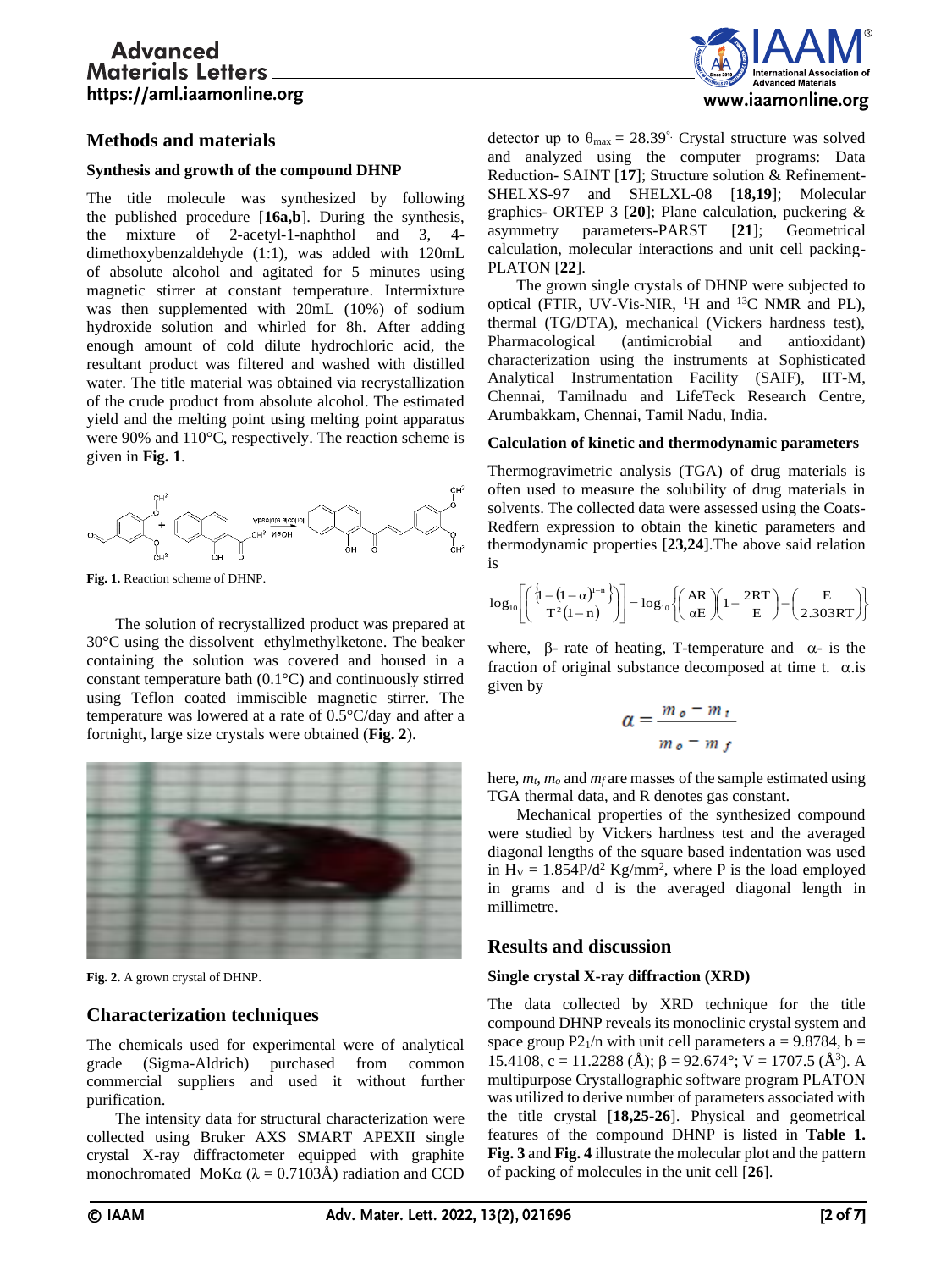



**Fig. 3.** Molecular structure with numbering scheme.



**Fig. 4.** Hydrogen bonded molecules in the unit cell of the crystal structure.

| Molecular formula                                                            | Н<br>C.<br>18                                        |
|------------------------------------------------------------------------------|------------------------------------------------------|
| Chemical diagram                                                             | CH <sub>3</sub><br>CH <sub>3</sub>                   |
| Crystal system                                                               | Monoclinic                                           |
| space group                                                                  | P2/n                                                 |
| S-value on $F^2$                                                             | 1.065                                                |
| Residual index                                                               | $R = 0.075$                                          |
| C-C distance of naphthalene<br>and<br>phenyl ring                            | $1.348(4) - 1.423(4)$ Å;<br>$1.373(4) - 1.4080(4)$ Å |
| The C-O bond lengths                                                         | $1.336(3) - 1.417(4)$ Å                              |
| The C=O bond length                                                          | $1.254(3)$ Å,                                        |
| Angle of orientation<br>between<br>aromatic hydrocarbon and benzene<br>rings | $2.65(1)$ °                                          |

**Table 1.** Physical and geometrical features of the compound DHNP.

In the title compound, the molecular and crystal stability are ensured by O-H…O and C-H...O intra and intermolecular hydrogen bonds, respectively. The atom C7 is bifurcated and generating C7-H7...O3 and C7-H7...O4 hydrogen bonds described by a ring motif  $R^2(6)$ .

## **Proton and carbon NMR spectral studies**

For the compound DHNP, Yield 90%; reddish-purple; mp 110°C; 1H NMR (DMSO, 500 MHz, δppm (**Fig. 5(a)**) 3.85 & 3.90 (s, -CH<sub>3</sub>, 6H), 15.3 (s, -OH, 1H), 7.08 (dd, H<sub>α</sub>, 1H), 7.48 (d, Hβ, 1H), 7.60- 8.39 (medium, Aromatic-H, 9H).

Proton decoupled <sup>13</sup>C NMR (DMSO, 125 MHz, δppm, (**Fig. 5(b)**): 40.32(-CH3), 162.33(α, β-unsaturated carbon), 111.50.-161.47 (aromatic carbon), 205.99 (carbonyl carbon). In this work, the observed chemical shift values of protons of different chemical species and the assigned values of carbons of different environment are in absolute conformity with the published values [**27,28**].



**Fig. 5.** [a] Proton and [b] Carbon NMR spectra of DHNP.

## **FTIR- spectral analysis**

The absorbance signals in the recorded FT-IR spectrum of the compound DHNP (**Fig. 6**) have been assigned with wave numbers as follows :[(str./bending, intensity of the peak and wave number cm<sup>-1</sup>)]: -OH(stretching.,s,3423), aromatic C-H (stretching, m, 3030-2917), -CH<sub>3</sub> (stretching, w, 2496 -2042), carbon=O (stretching, s, 1666 & 1609), carbon-carbon aromatic (stretching, m, 1591), carbon =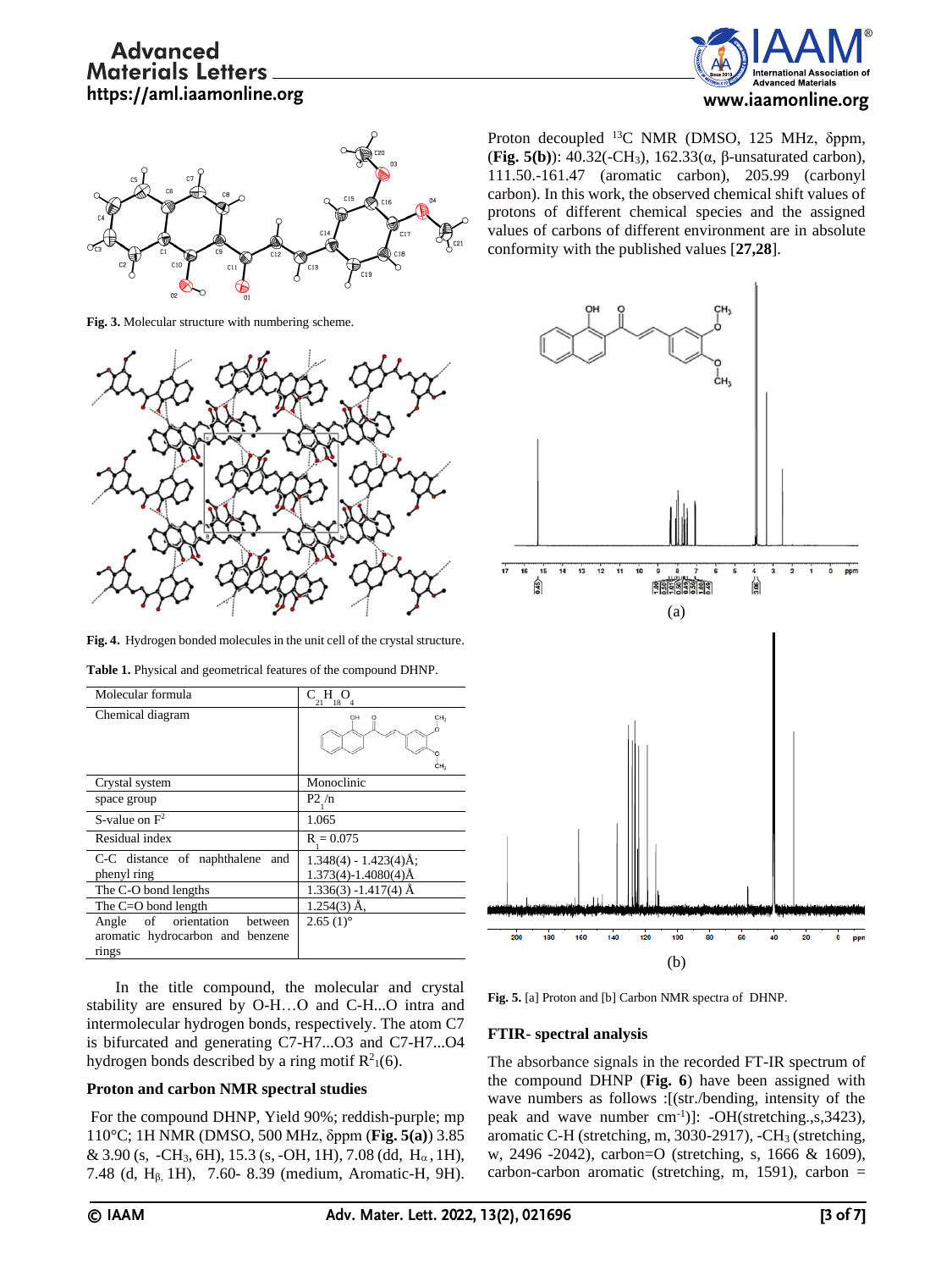

carbon aromatic (stretching, s, 1511), C-O (stretching, s, 1368), asymmetric C-O-C (stretching, s, 1228-1258), symmetric C-O-C (stretching, m,993). The absorbance bands associated with the functional groups present in DHNP are found to be within the expected range and the assigned wave number values are similar to that of the accepted data [**29,30**].



**Fig. 6.** FT-IR spectrum of DHNP.

#### **UV-VIS-NIR spectral studies**

In case of chemical compounds with double/unsaturated system, absorption bands are due to the electronic changeover across the nonbonding orbital to pi star orbital and pi to pi star orbital in the 200-700nm region. The title compound exhibits prominent excitation peaks at 256 and 367nm (**Fig. 7**) and the existence of two eminent signals is the characteristic feature of flavanoids. The absorbance bands in the range 211-256nm is ascribed to the pi to pi star orbital conversion in the aromatic ring and the one at 367nm is due to the  $\pi$  electron delocalization across ethylenic and the carbonyl groups of the molecule [**31**]. The red shift of bonding to anti-bonding orbital and nonbonding to anti-bonding orbital electronic transfiguration (longer wavelength) might be due to the association of donor groups like-OH(at ortho) and -OMe with the aromatic rings. The band gap energy which measure the reactivity of the compound was calculated using  $\lambda_{\text{max}} = 367 \text{nm}$  in the formula  $E_g = [12.4237/\lambda c]$  eV, and is found to be 3.386eV. This small band gap energy accounts the effortless excitation and longer absorption wavelength. The absence of any prominent signals in the visible region illustrates the material's transparent nature and thus finds applications in optoelectronic devices.



**Fig. 7.** UV-VIS-NIR spectrum of DHNP.

#### **Photoluminescence studies (PL)**

PL spectrum of the title material (**Fig. 8**) reveals a broad peak of medium intensity at 509nm and a relatively strong and sharp emission peak at  $587$ nm.  $\alpha$ ,  $\beta$  unsaturated carbonyl compounds commonly emit less quantum of photons but the emission efficiency can be improved by extended conjugation, high coplanar conformation, and introduction of OMe donor groups. In this study, the molecule is with extended conjugation (C=C, C=O), highly coplanar defined by the angular orientation of the ring systems  $(2.65(1)°)$  of the molecule, and OMe groups substituted phenyl ring brought about  $\pi$ -electron redistribution across the crystal [**32-34**].



**Fig. 8.** Photoluminescence spectrum of DHNP.

#### **Thermal analysis**

Themogravimetric/DTA thermographs of DHNP (**Fig. 9(a)**) in which differential thermal analysis thermogram exhibits both exothermic and endothermic thermal processes and the small endothermic peak around the temperature 92°C in DTA graph indicates the release of water molecules and the broad endothermic signal centered on 149°C provides the melting point of the compound, respectively. Presence of two strong endothermic changes approximately between 225-300°C and 350-450°C are ascribed to the substituent loss and its fragmentation and the Chalcone fragmentations, respectively, yielding a ring containing ionic carbonyl group (C≡O+) and a substituent free ring system is derived by the elimination of carbon monoxide [**35**]. Chalcones in combination with an OH substituted ring in the vicinity of the propen-one bridge is converted to flavanones due to number of chemical processes which causes the exothermic change observed as intermediate at first minimum in the DTA curve [**36**]. **Fig. 8.** Photoluminescence spectrum of DHNP.<br> **Fig. 8.** Photoluminescence spectrum of DHNP.<br> **Thermal analysis of DHNP (Fig. 90.**) in which differential thermal analysis thermographs<br> **Then** (**C**) in which differential t

The degree of decomposition is measured as the mass loss which is noted from the corresponding TG curve (**Fig. 9(a)**). A major mass reduction of about 67.49 % is observed between the temperatures 190 - 270°C, followed by further mass loss of 13.86% between the temperatures 270 - 375°C. Stability of the title crystal is extended up to 150°C and undergoes decomposition in two stages leaving a residual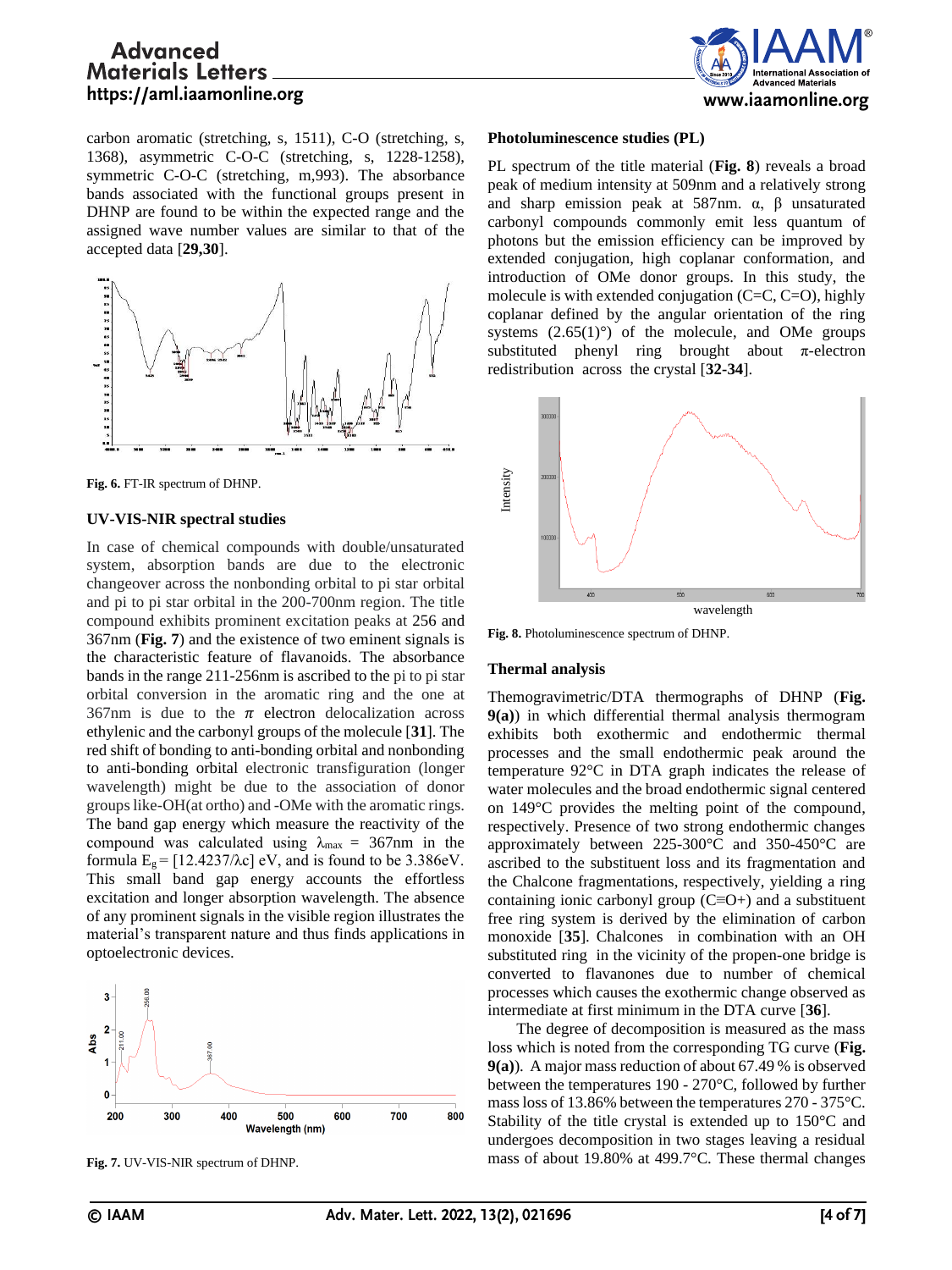

demonstrated that the synthesized material can be of great use for thermal applications up to 150ºC.



**Fig. 9.** [a] TG/DTA curves and [b] Plot of Coats-Redfern relation of DHNP.

#### **Calculation of kinetic and thermodynamic parameters**

From the TGA/DTA thermocurves, Coats-Redfern plot is drawn [**Fig. 9(b)**] and the straight-line fits due to different 'n' values help estimating E and A in  $k = Ae^{-E/RT}$ . In this work, the calculated n, E and A values were 4, 294.10 kJmol<sup>-1</sup> and  $1.294\times10^{-2}$  S<sup>-1</sup> respectively.

Using kinetic parameters, Arrhenius equation can be written as  $k = Ae^{-E/RT}$ . The frequency factor can be further used in the calculations of different thermodynamic properties such as entropy  $\Delta S = 2.303 \times R \times Ah$  KB T, enthalpy  $\Delta H = E - 2 R T$ , Gibbs free energy  $\Delta G = \Delta H - T \Delta S$ and whose values are -282.23, -46.55, and 103.40 (kJ/mol), respectively. Negative value of  $\Delta H$  and  $\Delta S$  is indicative that the thermal process is exothermic and manipulated; while the undeniable value of  $\Delta G$  mean the material is thermodynamically stable.

#### **Vickers microhardness test**

Microhardness indentations were made on the grown crystals by Vickers testing procedure for about 10s. Increasing the applied load in steps of  $5g(P)$ , the mean diagonal lengths (d) of the impressions were estimated and





**Fig. 10.** Plots relating various microhardness parameters of DHNP.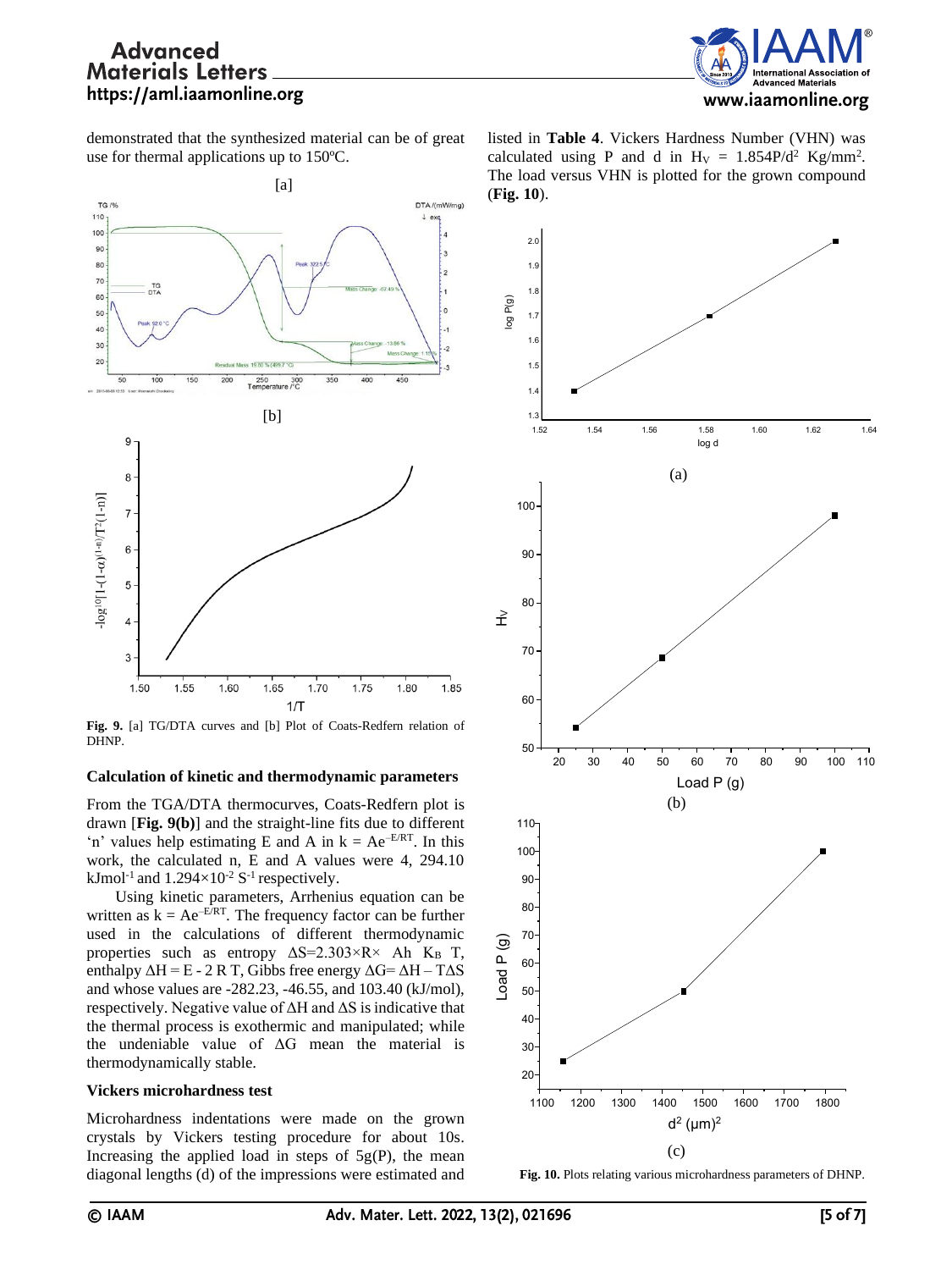

**Table 4.** Parameters defining the Mechanical properties of the compound.

| Compound    | <b>Load P</b><br>(g) | $d$ (mm) | $H_V$ (Kg/mm <sup>2</sup> ) | $C_{ij}$ (Kg/mm <sup>2</sup> ) | <b>Work hardening</b><br>coefficient (n) | Newtonian resistance<br>pressure $W(g)$ |
|-------------|----------------------|----------|-----------------------------|--------------------------------|------------------------------------------|-----------------------------------------|
| <b>DHNP</b> | 25                   | 34.02    | 54.2                        | 1082.6766                      | 6.32                                     | 0.1184                                  |
|             | 50                   | 38.11    | 68.7                        | 1639.359833                    |                                          |                                         |
|             | 100                  | 42.36    | 98.15                       | 3060.610275                    |                                          |                                         |
|             | 50                   | 38.11    | 68.7                        | 1639.359833                    |                                          |                                         |
|             | 100                  | 42.36    | 98.15                       | 3060.610275                    |                                          |                                         |

A graph is plotted between log d and log P (**Fig. 10(a)**) whose slope is the measure of Meyer's index 'n'. For strong materials 'n' is in the range of 1-1.6 and greater than 1.6 for susceptible materials. In this study, 'n' is found to be 6.32 which show that the compound goes with soft materials. Another graph is also drawn between load P and  $d^2$ (Fig.10c), whose slope and intercept accord W (**Table 4**) and the load independent invariable 'b' [**37**]. The calculated  $C_{ij}$  using  $C_{ij} = (H_V)^{7/4}$ , for i= j and i  $\neq j$  are listed in **Table 4**, that are indicative of mechanical goodness of the title material.

## **Conclusion**

The title derivative DHNP has been consolidated and studied for crystallographic features. The Centrosymmetric crystal was equilibrated by C-H…O and O-H…O type inter and intramolecular hydrogen bonds. The title material has been studied for its optical and thermal properties via FTIR,  $_1H^1$  and <sup>13</sup>C NMR and UV-Vis-NIR spectra and TGA/DTA thermograms, respectively. From the TG/DTA thermograms, the thermodynamic properties like the melting point, activation energy, frequency factor, enthalpy, entropy and Gibb's free energy of the grown compound were calculated. The values of thermodynamic parameters suggest that the chemical process is exothermic, non-spontaneous and the compound is thermodynamically unstable. From the Vickers microhardness test of the compound, the Hardness number  $(H_V)$ , Meyer's index  $(n)$ , Newtonian resistance pressure (W), load independent constant (b) and elastic stiffness constant (Cij) were calculated which characterizes its mechanical behaviour.

#### **Acknowledgement**

Authors thank SAIF, IIT-Madras, Chennai-36 and DST-FIST, Queen Mary's College (A), Chennai-4 for providing instrumentation facilities.

#### **Conflicts of Interest**

"There are no conflicts to declare".

#### **Keywords**

Chalcone, <sup>1</sup>H, <sup>13</sup>C NMR, Photoluminescence, TGA/DTA, Vickers microhardness.

#### **References**

- 1. Star, A.W.; Marby. T.J.; Phytochemistry, **1971**, *10,* 2812.
- 2. Dhar, D.N., Wiley, **1981**, 213.
- 3. Go, M.L; Wu, X; Liu, X.L.; Current. Medicinal. Chemistry, 12, **2005**, 483.
- 4. Reddy, N.P.; Aparoy, P.; Reddy, T.C.; Achari, C.; Sridhar, P.R.; Reddanna, P.; *Bioorg Med Chem,* **2010**, *18:5,* 807‑15.
- 5. Lahtchev, K.L; Batovska, D.I; Parushev, S.P; Ubiyvovk, V.M; Sibirny, A.A.; *Eur J Med Chem,* **2008**, *43,* 2220‑2228.
- 6. Chunlin, Z.; Wen, Z.; Chunquan, S.; Wannian, Z.; Chengguo, X.; Zhenyuan, M; *Chem. Rev.,* **2017**, *117,* 7762-7810.
- 7. Dharam, P.P.; Himangini, B.; Uma, *J. Chem. Pharm. Res.*, **2018**, *10,* 160-173.
- 8. Ahmet, Ö.; Mehlika, D.A.; Belgin, S.; Hülya, K.G.; Handan, A.K.; Özlem, A.; Merve, B. A; *Molecules,* **2017**, *22,* 2112.
- 9. Chemla, D. S; J. Zyss; Non-Linear Optical Properties of Organic Molecular Crystals, vol. 1, Academic Press, London, UK, **1987**.
- 10. Williams, D.J. ; "Organic polymeric and non-polymeric materials with large optical nonlinearities," Angewandte Chemie-International Edition, **1984**, vol. 23, no. 9, pp. 690-703.
- 11. Ganapayya B.; Jayarama A.; Sankolli. R; Hathwar. V. R, Dharmaprakash S. M.; *Journal of Molecular Structure,* **2012**, *1007*, 175-178.
- 12. Uchida, T.; Kozawa, K.; Sakai, T.; "Novel organic SHG materials," Molecular Crystals and Liquid Crystals Science and Technology A, **1998**, 135-140.
- 13. Indira, J.; Karat, P.P; Sarojini, B.K., *Journal of Crystal Growth,* **2002**, *242,* 209-214.
- 14. B. Zhao, W; Q. Lu; Z. H. Zhou; Y. Wu, *Journal of Materials Chemistry,* **2000**, *10,* 1513-1517.
- 15. Zhang, G. J.; Kinoshita, T; Sasaki, K; Goto, Y; Nakayama, M, *Applied Physics Letters,* **1990**, 57, article 221.
- 16. [a] Claisen, L.; Claparède, A. (1881)[. "Condensationen von Ketonen](http://gallica.bnf.fr/ark:/12148/bpt6k906939/f871.chemindefer)  [mit Aldehyden"](http://gallica.bnf.fr/ark:/12148/bpt6k906939/f871.chemindefer) [Condensations of ketones with aldehydes]. [Berichte der Deutschen Chemischen Gesellschaft.](https://en.wikipedia.org/wiki/Berichte_der_Deutschen_Chemischen_Gesellschaft) 14 (1): 2460– 2468[. doi:](https://en.wikipedia.org/wiki/Doi_(identifier))[10.1002/cber.188101402192.](https://doi.org/10.1002%2Fcber.188101402192) [b] Schmidt, J. G. (1881). ["Ueber die Einwirkung von Aceton auf](http://gallica.bnf.fr/ark:/12148/bpt6k90692z/f1461.chemindefer)  [Furfurol und auf Bittermandelöl in Gegenwart von Alkalilauge"](http://gallica.bnf.fr/ark:/12148/bpt6k90692z/f1461.chemindefer) [On the effect of acetone on furfural and on bitter almond oil (benzaldehyde) in the presence of alkali hydroxides]. [Berichte der](https://en.wikipedia.org/wiki/Berichte_der_Deutschen_Chemischen_Gesellschaft)  [Deutschen Chemischen Gesellschaft.](https://en.wikipedia.org/wiki/Berichte_der_Deutschen_Chemischen_Gesellschaft) 14 (1): 1459-1461. [doi:](https://en.wikipedia.org/wiki/Doi_(identifier))[10.1002/cber.188101401306.](https://doi.org/10.1002%2Fcber.188101401306)
- 17. Bruker.; APEX2, SAINT, XPREP and SADABS. Bruker AXS Inc., Madison, Wisconsin, USA, **2004**.
- 18. Sheldrick, G.M.; Shelxs-97 and Shelxl-97,software for crystal structure analysis. Siemens Analyical X-rayInstruments Inc., Madison, Wisconsin; 1997.
- 19. Sheldrick, G. M.; *Acta Cryst,* **2008**, A64, 112.
- 20. Farrugia, L. J.; *J. Appl. Cryst.,* **2012**, 45, 849-854.
- 21. Cremer, D.; Pople, J. A.; *J. Amer. Chem. Soc.,* **1975**, *97,* 1354-1358.
- 22. Spek, A. L.; *Acta Cryst.,* **2009**, D65, 148-155.
- 23. Coats, A.W.; Redfern, J.P.; *Nature,* **1964**, 201, 68-69.